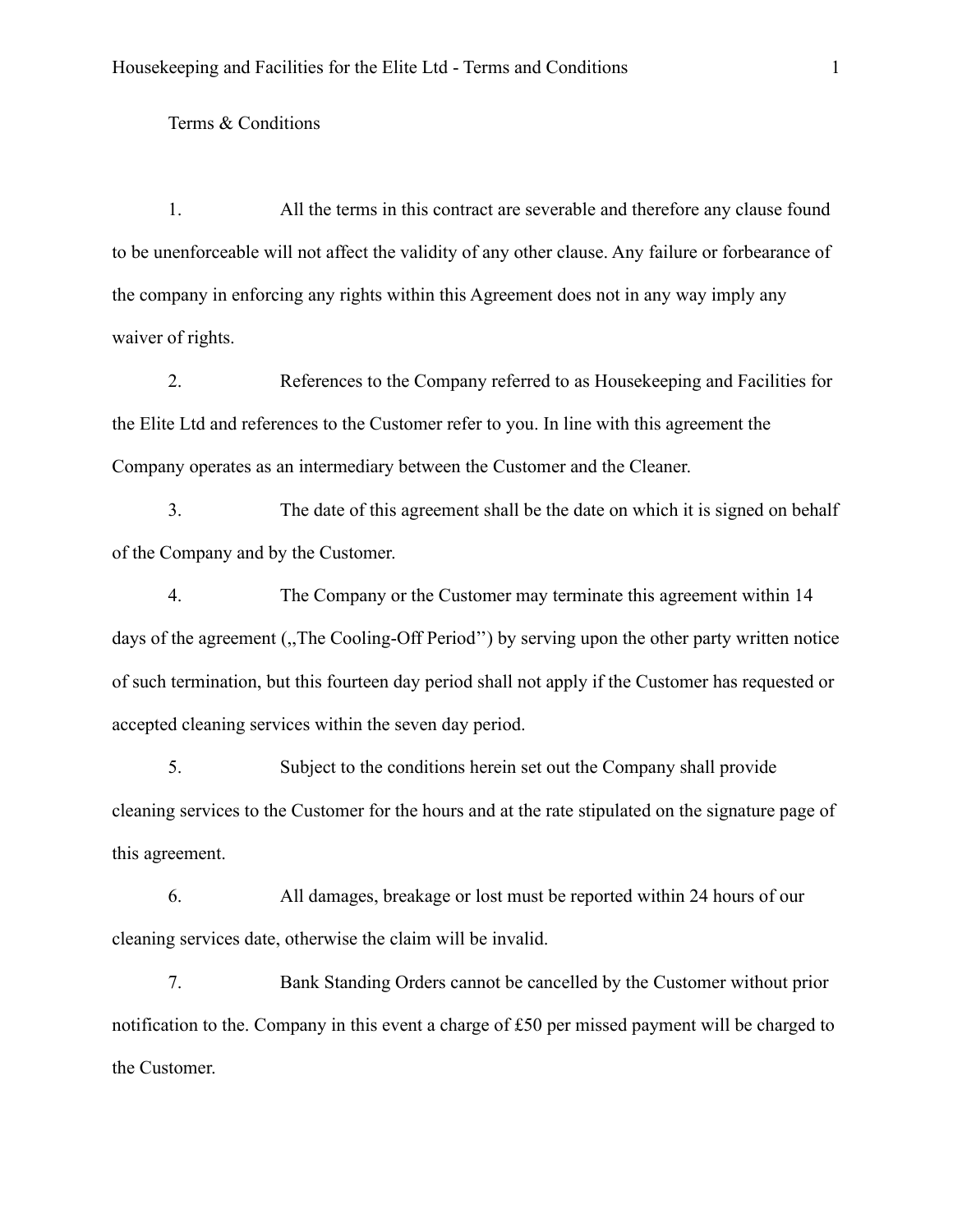8. Either party shall be at liberty to terminate this agreement by serving upon the other party not less than 1 month written notice and upon expiry of such notice this agreement shall terminate, but without prejudice to liability for any antecedent breach. In the event of insufficient notice being provided the Customer will be liable for a charge of £50

9. A period of 48 hours notice is required should the Customer need to cancel a scheduled cleaning appointment. In the event of insufficient notice being provided the scheduled appointment will still be chargeable.

10. In the case of a cancellation where sufficient notice has been provided a full refund of charges will be made by the Company to the Customer.

11. All keys provided by the Customer to the Company will be entrusted to the associated Cleaner.

12. In the event of loss or damage to the Customer's keys by the Cleaner the Company will ensure that any replacements and associated security measures are provided.

13. In the event of termination of this agreement it will be the Customer's responsibility to collect all keys from the Company and cancel all payment methods. The Company will be responsible for the cancellation of all Direct Debits.

14. Insurance cover with a liability of up to £2 million is provided by all Cleaners. A copy of the insurance schedule will be sent by the Company to the Customer by e-mail.

15. Any instance involving damages caused by the Cleaner shall be mediated by the Company.

16. The Company /Cleaner will only be responsible for mediation on claims arising that are covered in the schedule of insurance. A copy of which is supplied to the Customer on commencement of this agreement.

17. It is the Customer's responsibility to provide a safe working environment for the Cleaner.